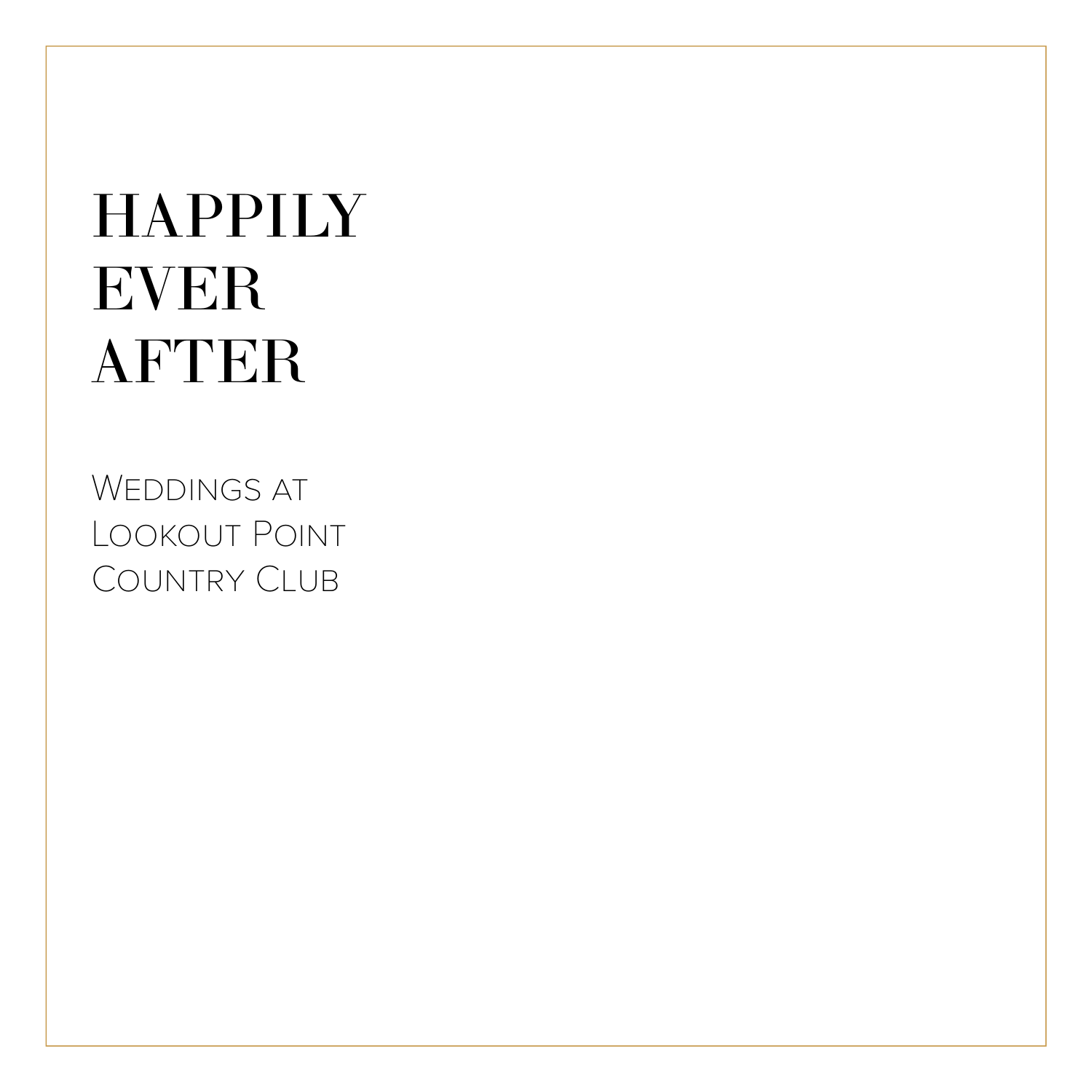



This is your

happily ever after...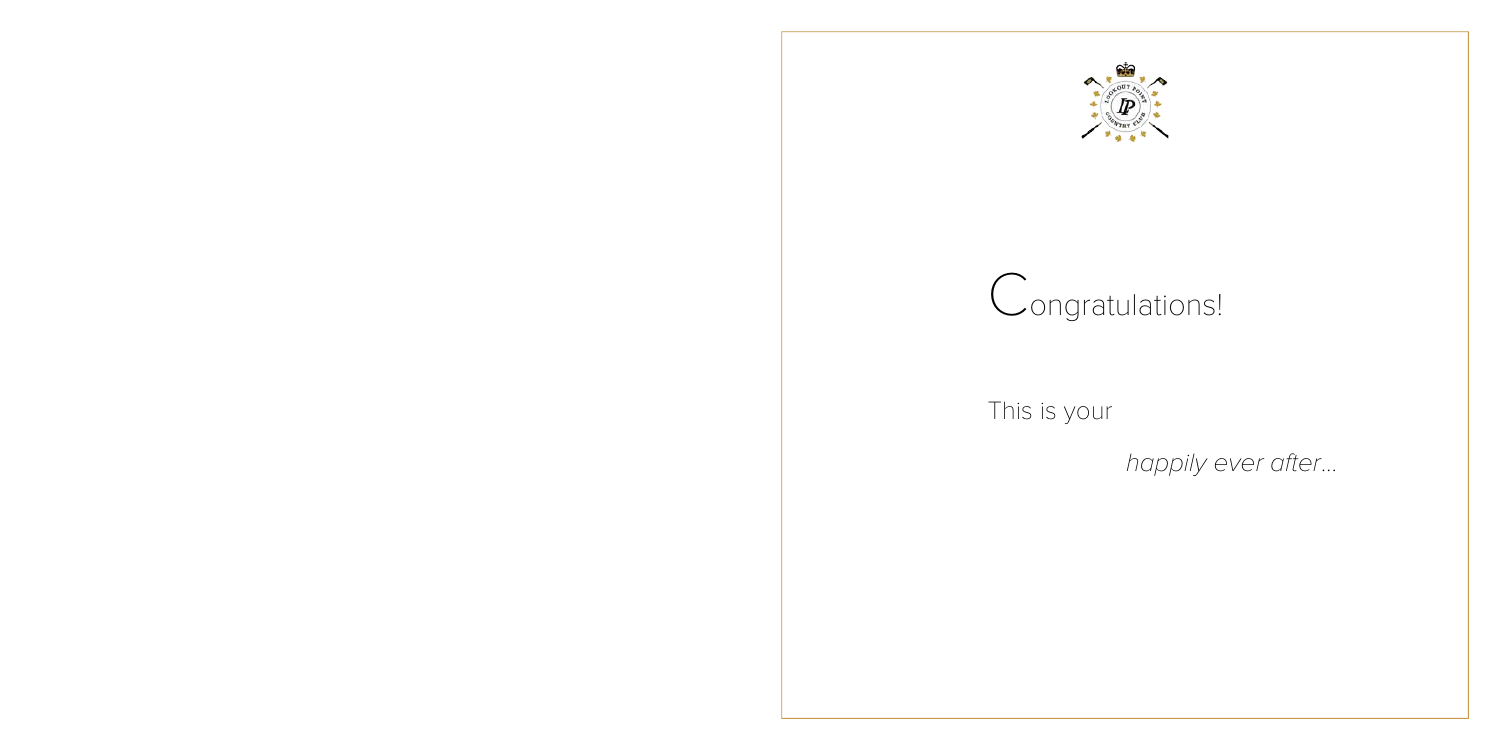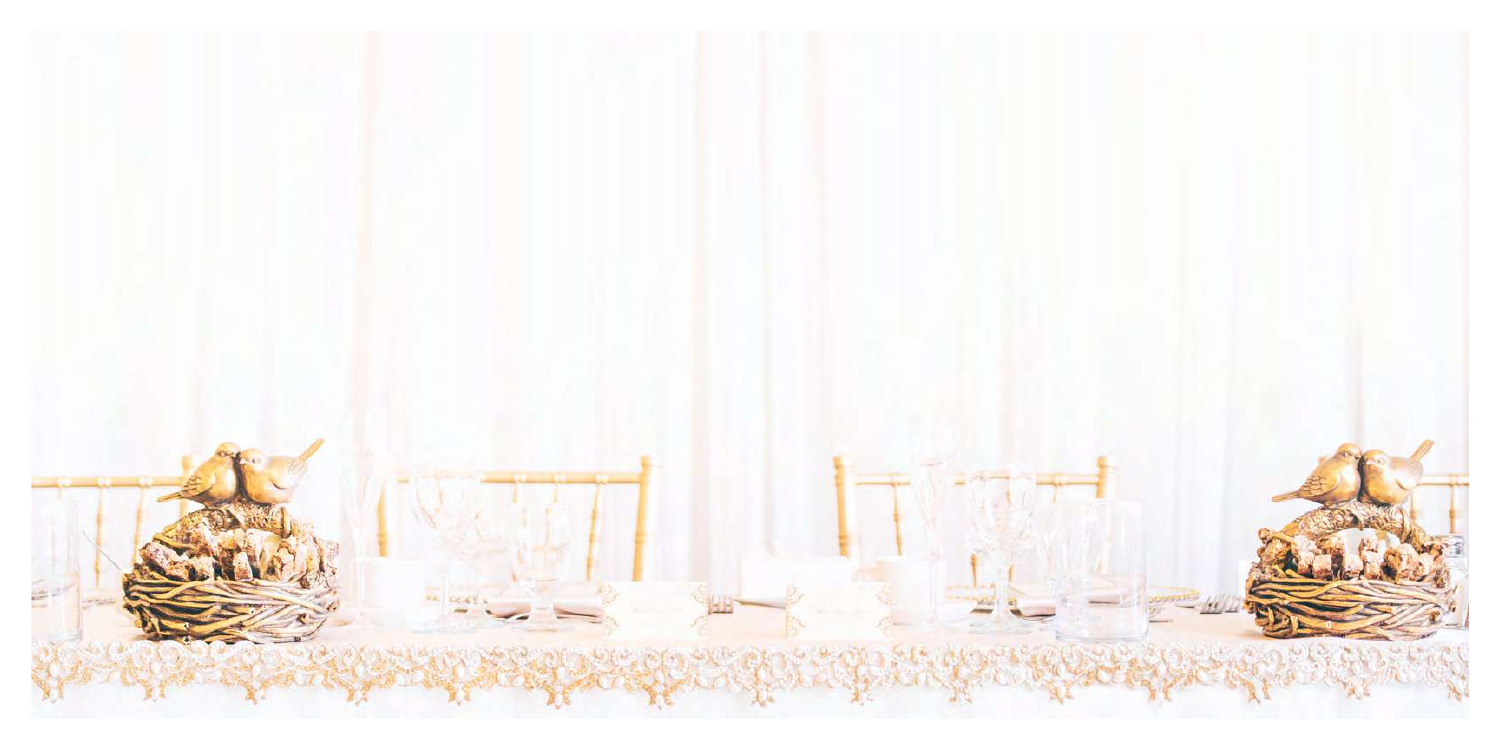*We had the best day and are thrilled we chose Lookout Point.* 

*Your team was absolutely amazing.* 

Andrea & Daniel

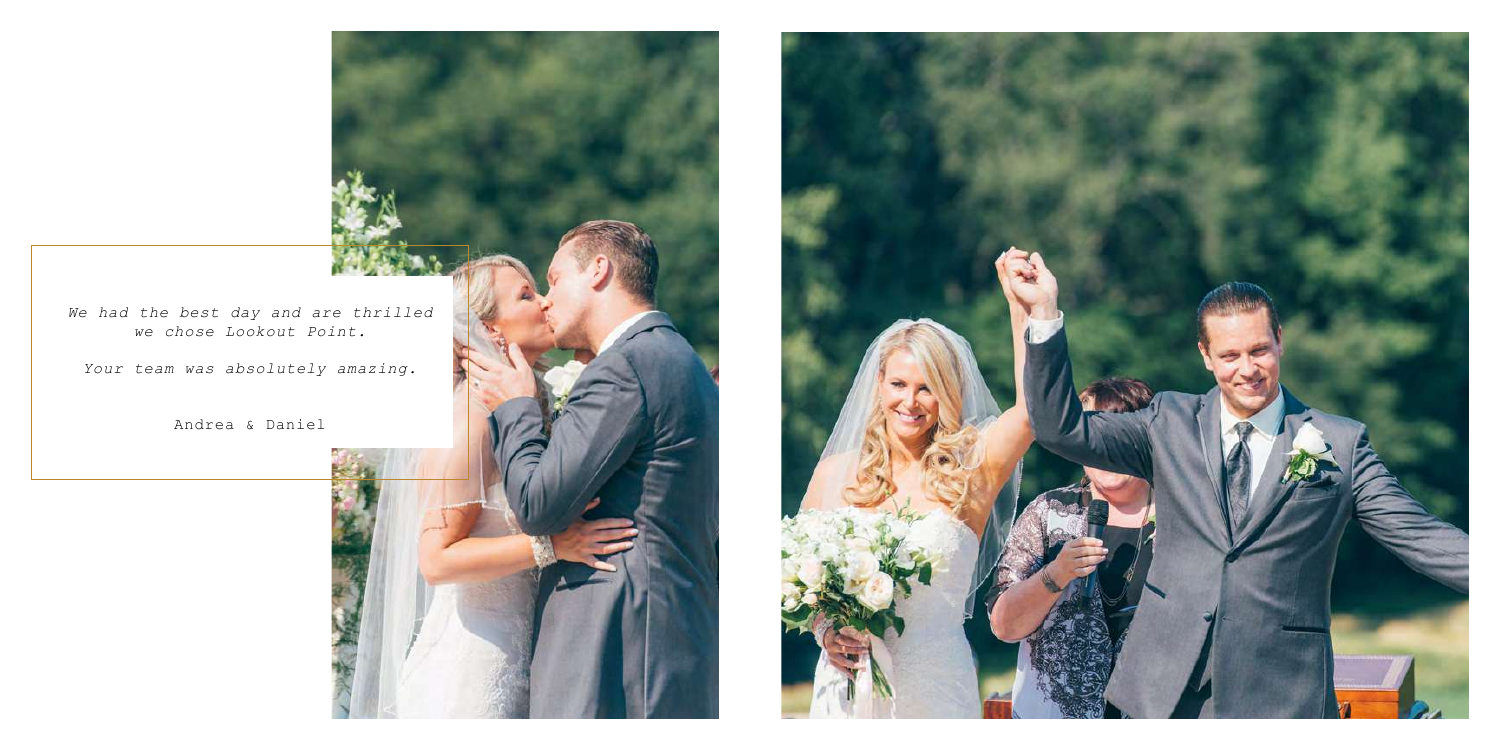

*Thanks for everything over the past few months - we are certainly happy with our decision to have the wedding with you guys at Lookout.* 

Rebecca & Matt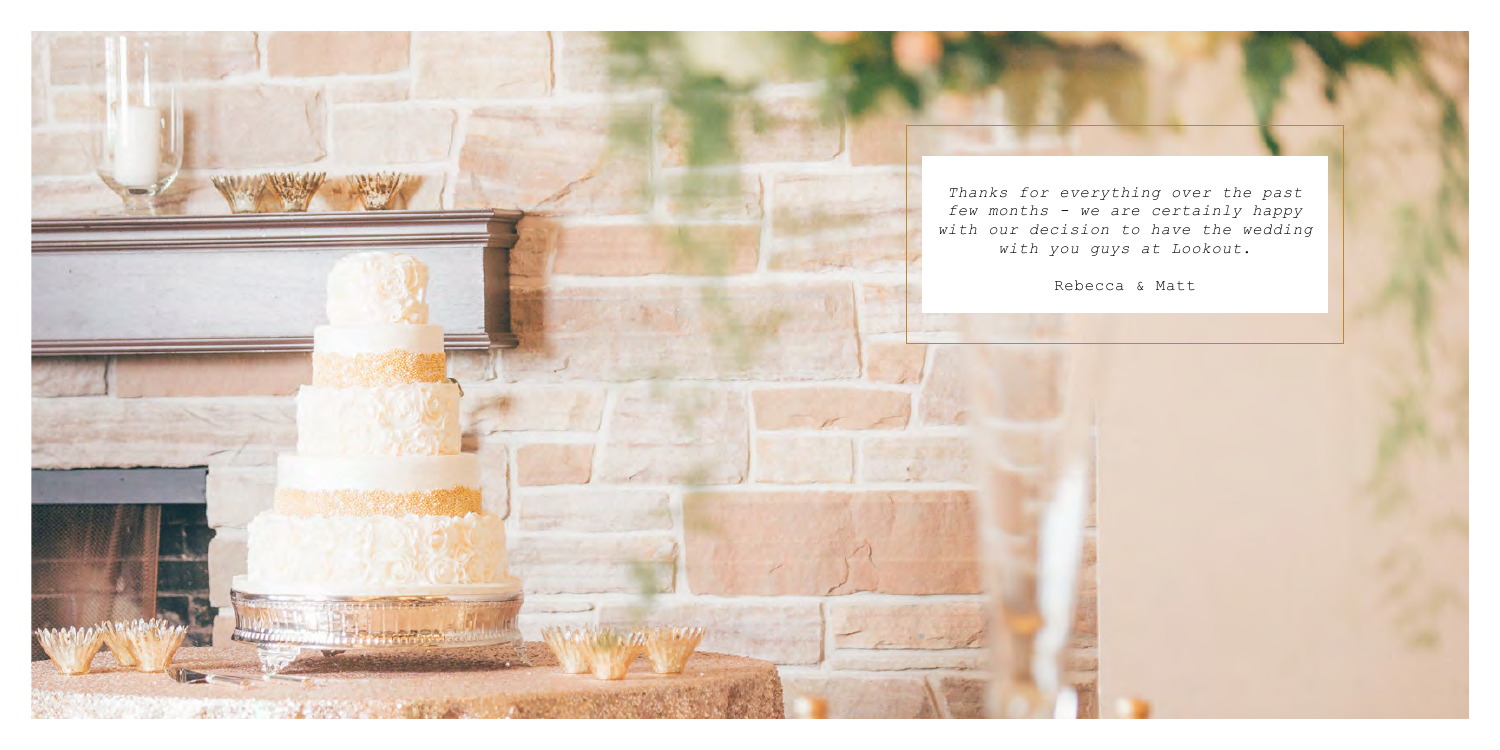"There is no more lovely,

friendly and charming relationship,

communion or company,

than a good marriage."

MARTIN LUTHER

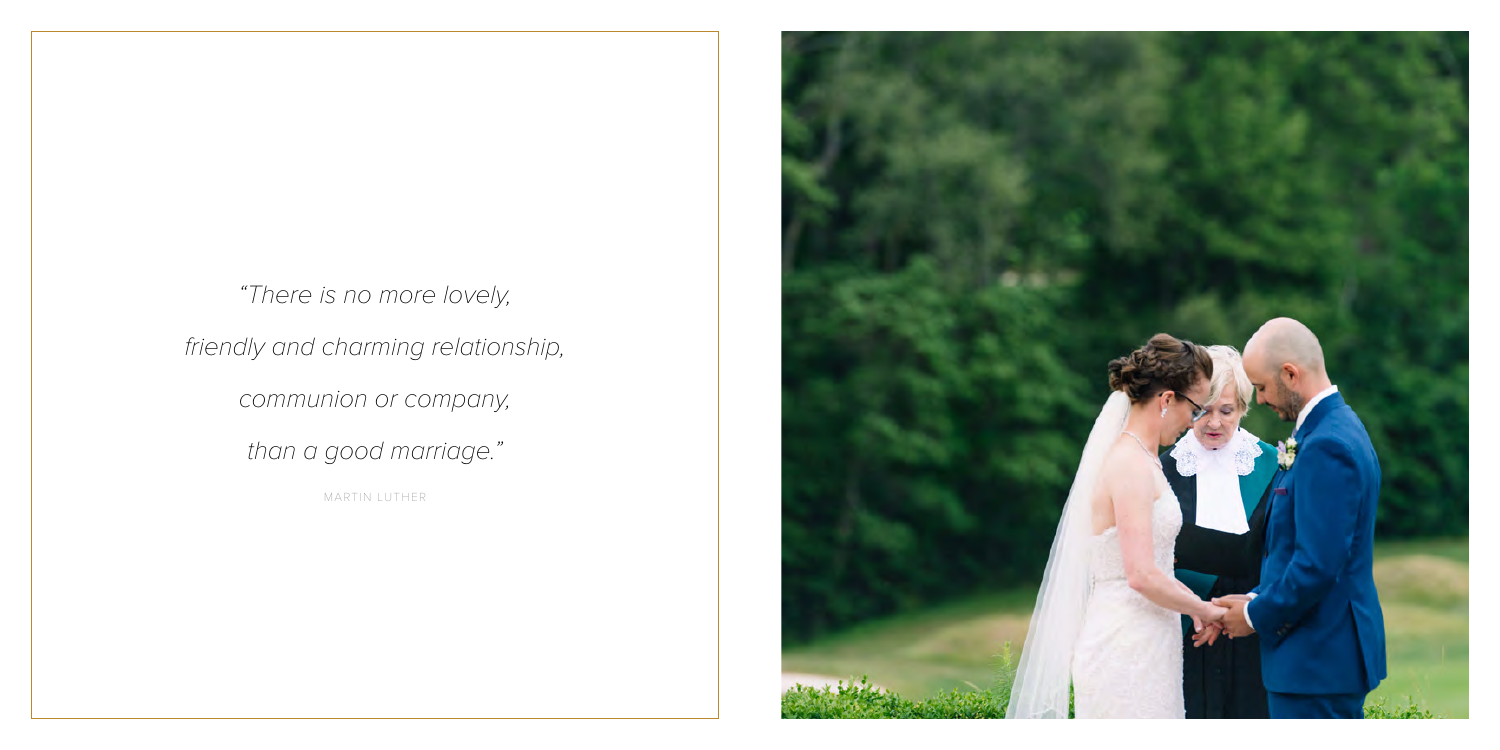

*Thank you so much for everything.* 

*The room came together and was absolutely magical – it blew away all expectations we ever had.* 

*Thank you so much again!* 

Laurissa & Pat

**REELH COOPERAGE** 

**PARTICIPATION IN A SU** 

**TANTAL SOURCE**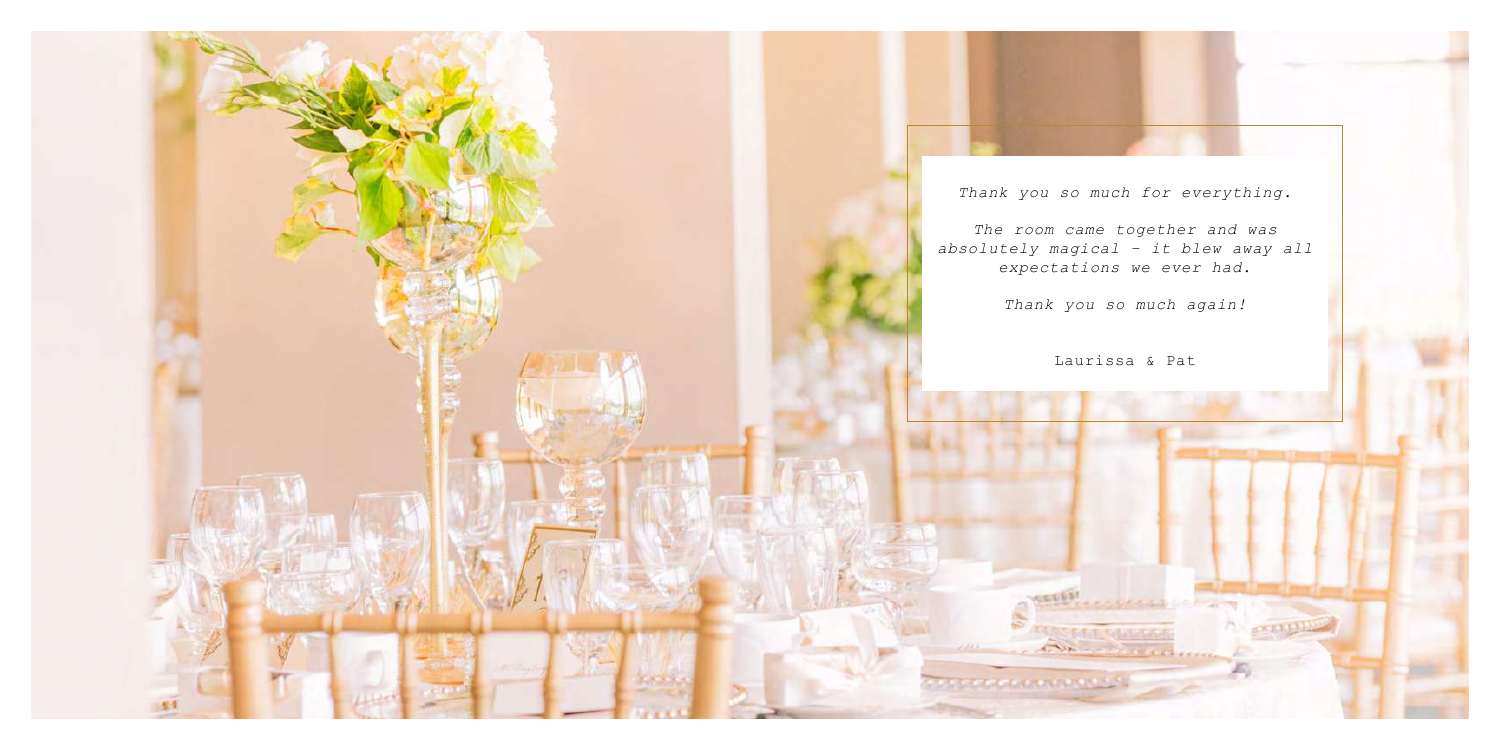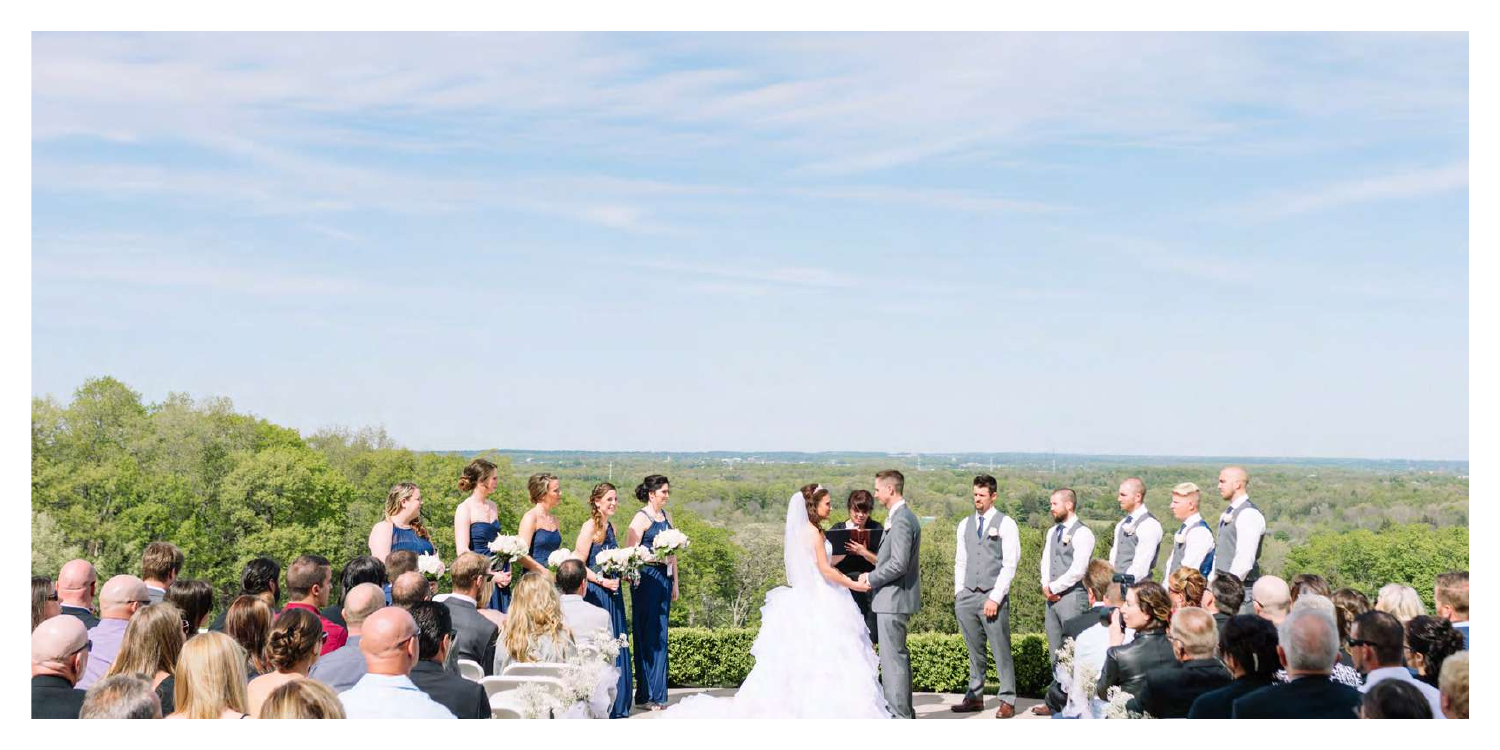## "To have,

and to hold..."

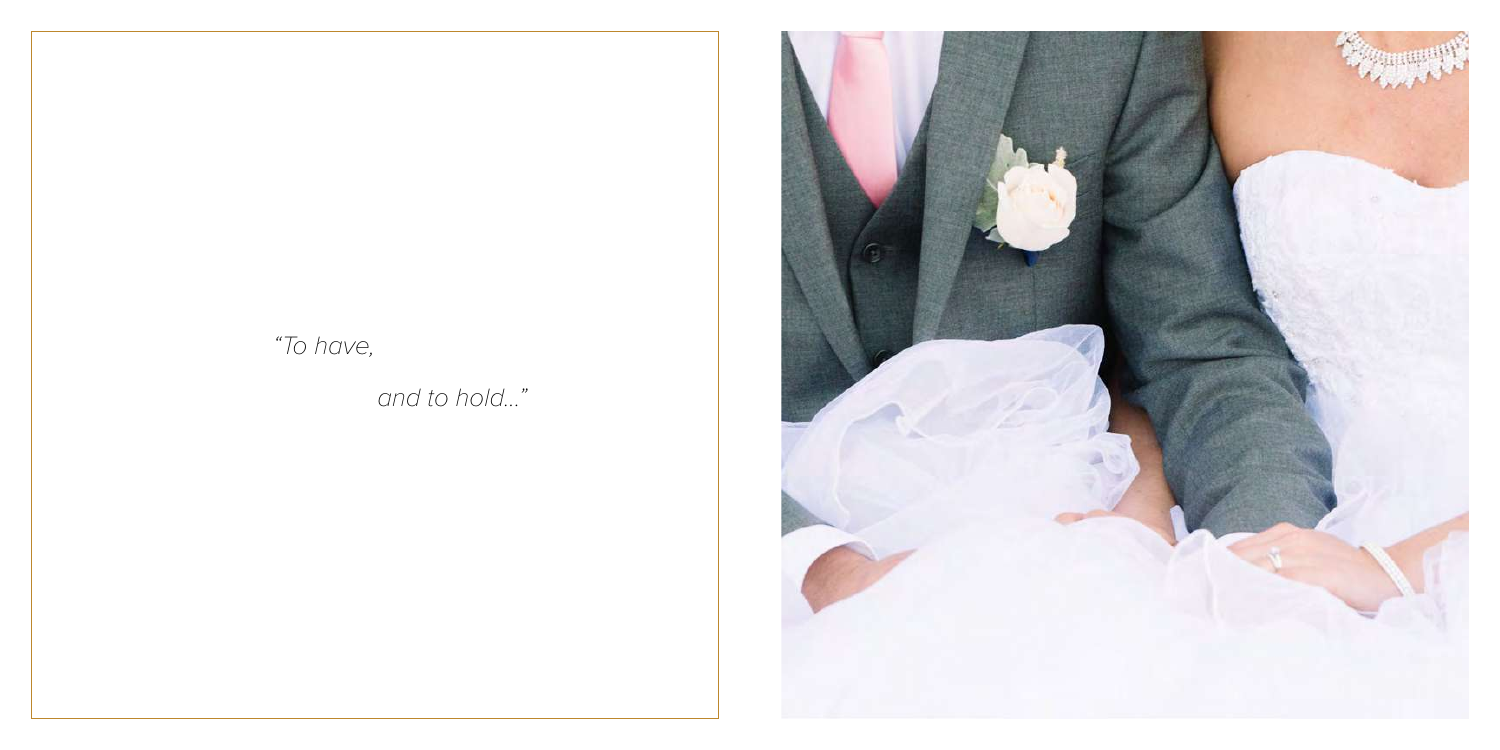

*Both Jeff and I would like to give a huge thank you to everyone at Lookout Point for helping to make our special day so perfect.* 

*We especially appreciate all of your help leading up to the day.* 

*Everyone had such a great time at the wedding - it was a day we will never forget!* 

Erin & Jeff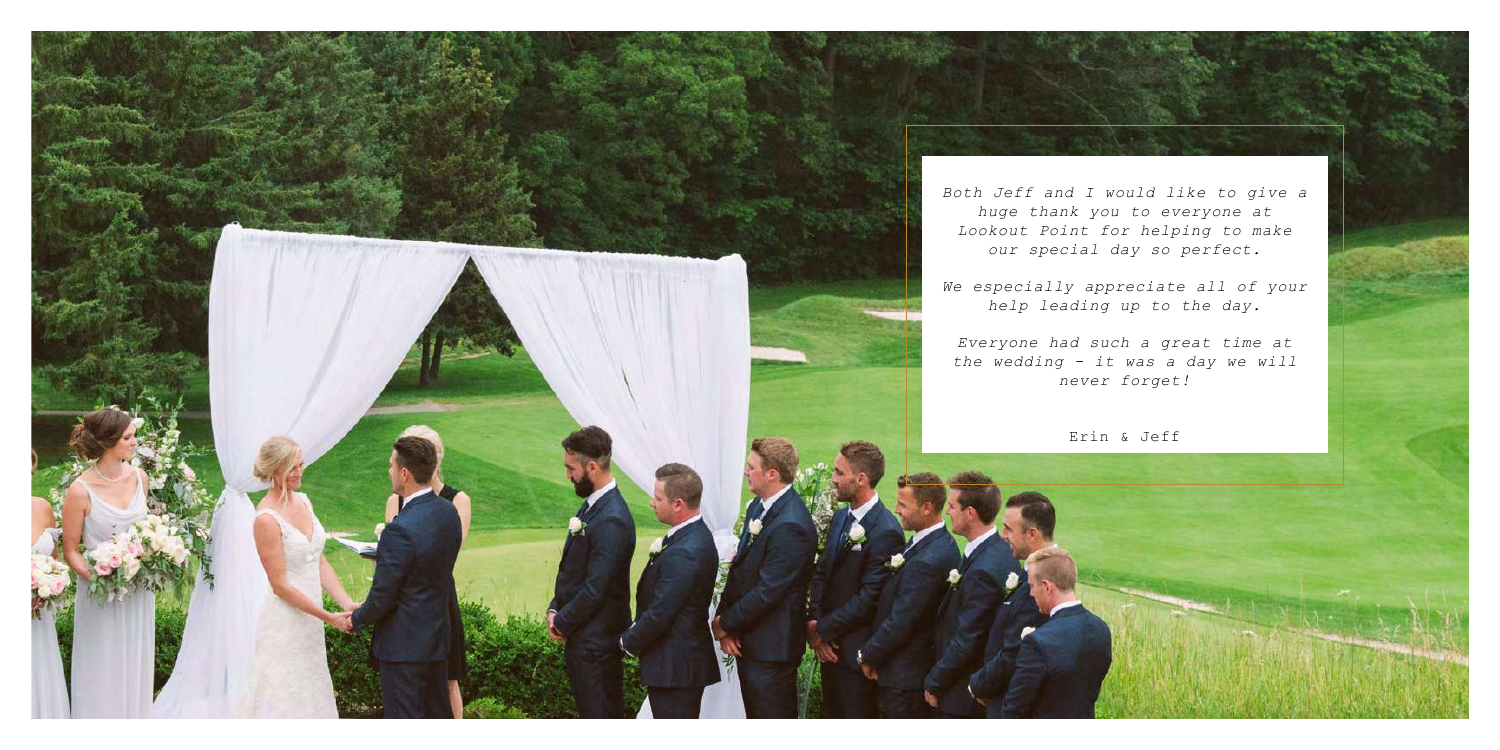